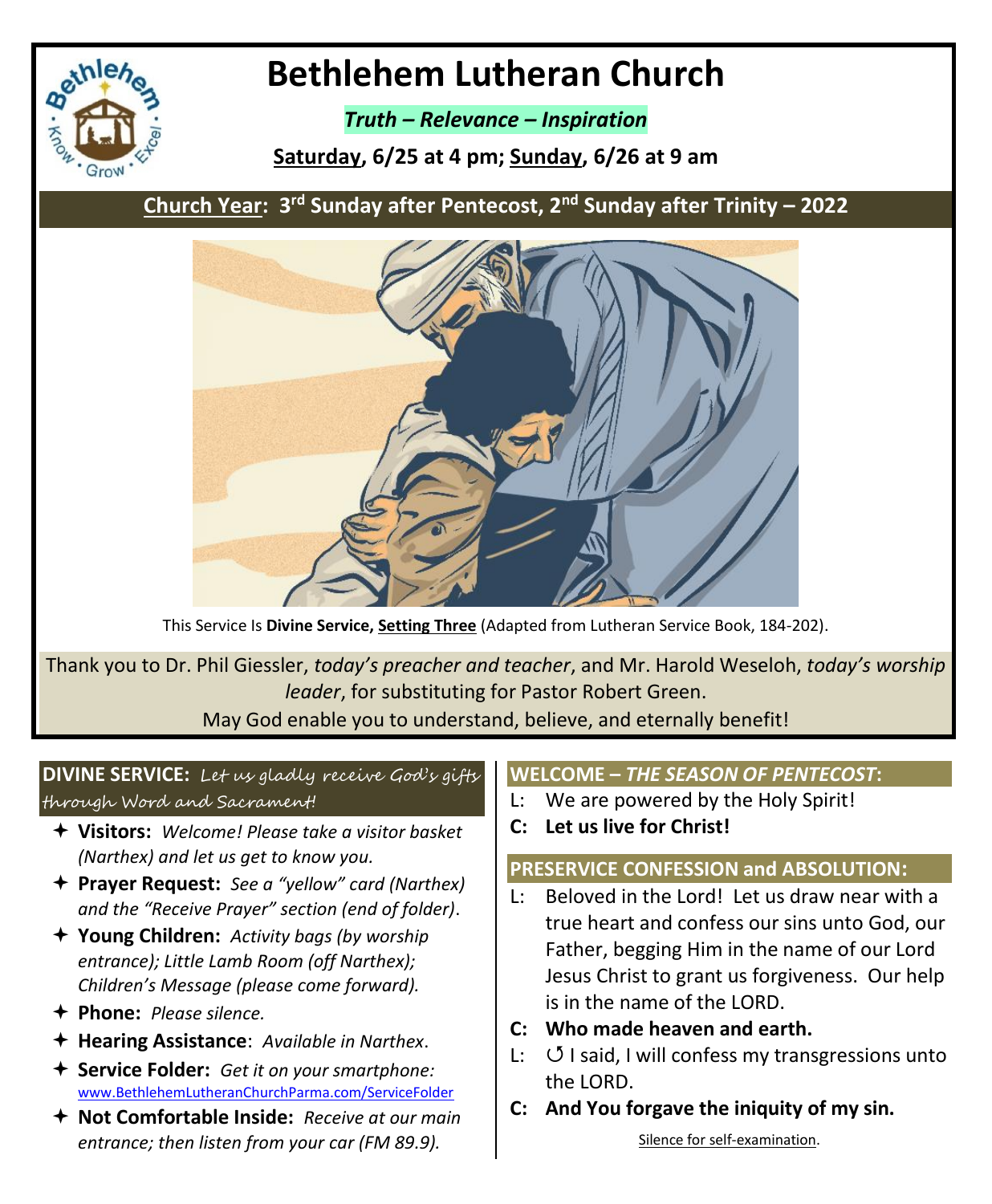- L: O almighty God, merciful Father,
- **A: I, a poor, miserable sinner, confess unto You all my sins and iniquities with which I have ever offended You and justly deserved Your temporal and eternal punishment. But I am heartily sorry for them and sincerely repent of them, and I pray You of Your boundless mercy and for the sake of the holy, innocent, bitter sufferings and death of Your beloved Son, Jesus Christ, to be gracious and merciful to me, a poor, sinful being.**
- L: In the mercy of the almighty God, Jesus Christ was given to die for us, and for His sake God forgives us all our sins. To those who believe in Jesus Christ He gives the power to become the children of God and bestows on them the Holy Spirit. May the LORD, who has begun this good work in us, bring it to completion in the day of our Lord Jesus Christ!
- **C: Amen.**

# **PRELUDE**

# **SERVICE OF THE WORD**

# **INVOCATION** *– We remember God's work to clothe us in the righteousness of Christ***:**

- L: In the name of the Father and of the  $\pm$  Son and of the Holy Spirit.
- **C: Amen.**

# **HYMN:** Redeemed, Restored, Forgiven **Sing to the tune of TLH 276** See the words below / TLH 32

1. Redeemed, restored, forgiven, Through Jesus' precious blood, Heirs of His home in heaven, Oh, praise our pardoning God! Praise Him in tuneful measures Who gave His Son to die; Praise Him whose sevenfold treasures Enrich and sanctify.

2. Once on the dreary mountain We wandered far and wide, Far from the cleansing fountain, Far from the pierced side; But Jesus sought and found us And washed our guilt away; With cords of love He bound us To be His own for aye.

#### **KYRIE:**

- L: In peace let us pray to the Lord.
- **C: Lord, have mercy.**
- L: For the peace from above and for our salvation let us pray to the Lord.
- **C: Lord, have mercy.**
- L: For the peace of the whole world, for the well-being of the Church of God, and for the unity of all let us pray to the Lord.
- **C: Lord, have mercy.**
- L: For this holy house and for all who offer here their worship and praise let us pray to the Lord.
- **C: Lord, have mercy.**
- L: Help, save, comfort, and defend us, gracious Lord.
- **C: Amen.**

# **SALUTATION and COLLECT:**

- L: The LORD be with you.
- **C: And also with you.**
- L: *Let us pray*. Lord of all power and might, author and giver of all good things, graft into our hearts the love of Your name and nourish us with all goodness that we may love and serve our neighbor; through Jesus Christ, Your Son, our Lord, who lives and reigns with You and the Holy Spirit, one God, now and forever.
- **C: Amen.** *Children! Please come forward!*

#### **CHILDREN'S MESSAGE**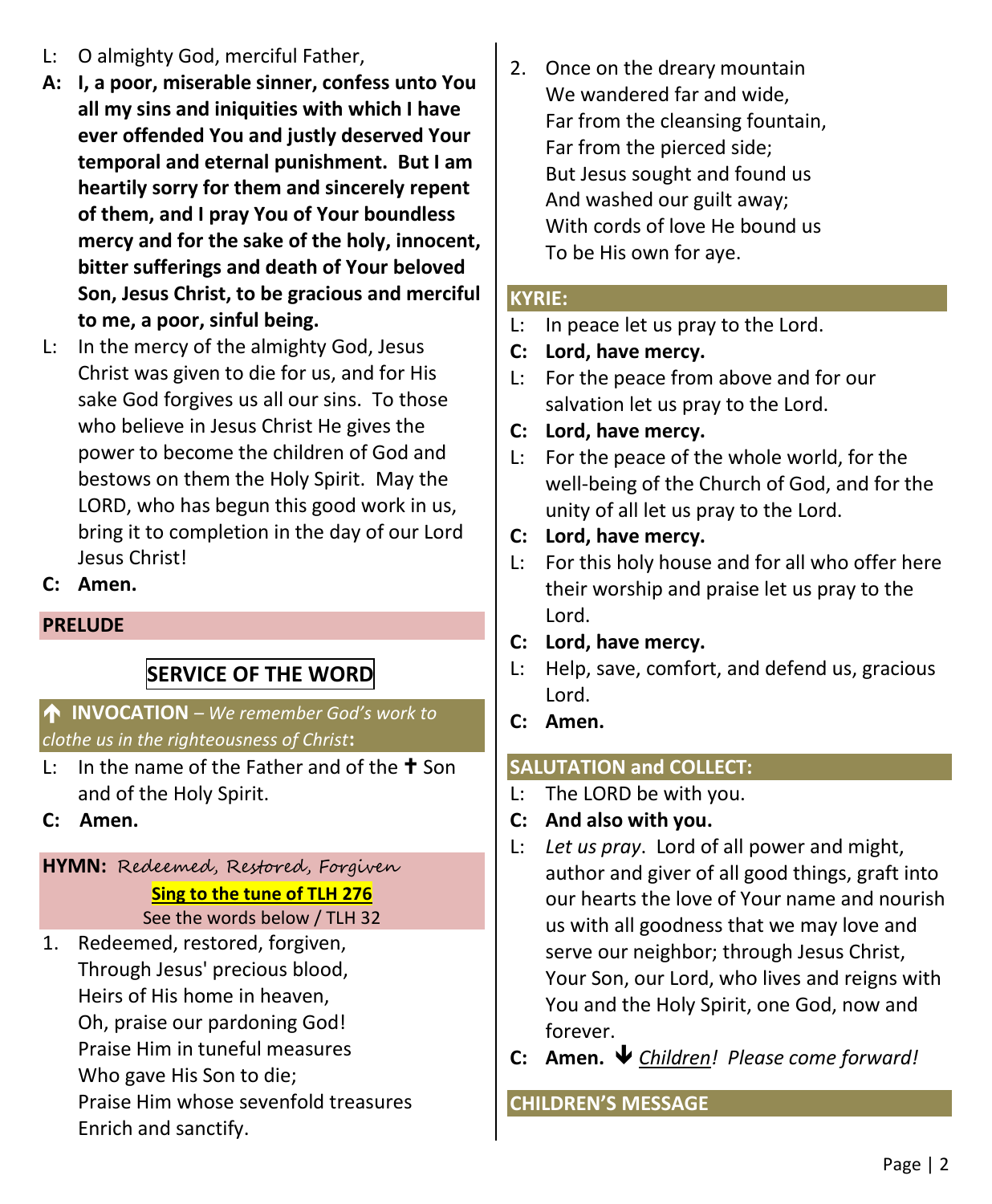#### **OLD TESTAMENT: Daniel 9:9**

See Below / Pew Bible Page 1387 / Own Bible "The Lord our God is merciful and forgives

- although we have rebelled against Him."
- L: The Word of the Lord.
- **C: Thanks be to God!**

#### **PSALM: 130 ESV**

#### See Below / Front of LSB / Own Bible

- 1 Out | of the depths\* I cry to you, | O LORD!
- 2 O Lord, | hear my voice!\* Let your ears be attentive to the voice of my pleas for | mercy!
- 3 If you, O LORD, should mark in- | iquities,\* O Lord, | who could stand?
- 4 But with you there is for- | giveness,\* that you  $|$  may be feared.
- 5 I wait for the LORD, my  $\vert$  soul waits,\* and in his | word I hope;
- 6 my soul waits for the Lord more than watchmen for the | morning,\* more than watchmen for the | morning.
- 7 O Israel, hope in the LORD! For with the LORD
- there is | steadfast love,\* and with him is plentiful re- | demption.
- 8 And he will redeem | Israel\* from all his in- | iquities.
	- **Glory be to the Father and | to the Son\* and to the Holy | Spirit**
	- **as it was in the be- | ginning,\* is now, and will be forever. | Amen.**

# **EPISTLE: Colossians 1:13, 14**

See Below / Pew Bible Page 1832 / Own Bible

<sup>13</sup> "He rescued us from the power of darkness and transferred us into the Kingdom of the Son whom He loves. <sup>14</sup> In His Son we have redemption, namely, the forgiveness of sins."

- L: The Word of the Lord.
- **C: Thanks be to God!**

#### **HOLY GOSPEL: Luke 15:11-32**  *It will be read during today's sermon!*

#### **SERMON HYMN:**

God Loved the World So That He Gave See the words below / TLH 245 / LSB 571

- 1 God loved the world so that He gave His only Son the lost to save, That all who would in Him believe Should everlasting life receive.
- 2 Christ Jesus is the ground of faith, Who was made flesh and suffered death; All then who trust in Him alone Are built on this chief cornerstone.
- 3 God would not have the sinner die; His Son with saving grace is nigh; His Spirit in the Word declares How we in Christ are heaven's heirs.
- 4 Be of good cheer, for God's own Son Forgives all sins which you have done; And, justified by Jesus' blood, Your Baptism grants the highest good.

**SERMON: A Parable for All Times of Life** Luke 15:11-32 *See the sermon insert!*

#### **HYMN:** Return, O Wanderer, Return

**Sing to the tune of TLH 200** See the words below / TLH 280

- 1. Return, O wanderer, return And seek an injured Father's face. Those warm desires that in thee burn Were kindled by reclaiming grace.
- 3. Return, O wanderer, return; Thy Savior bids thy spirit live. Go to His bleeding feet and learn How freely Jesus can forgive.
- 4. Return, O wanderer, return And wipe away the falling tear; 'Tis God who says, "No longer mourn"; 'Tis Mercy's voice invites thee near.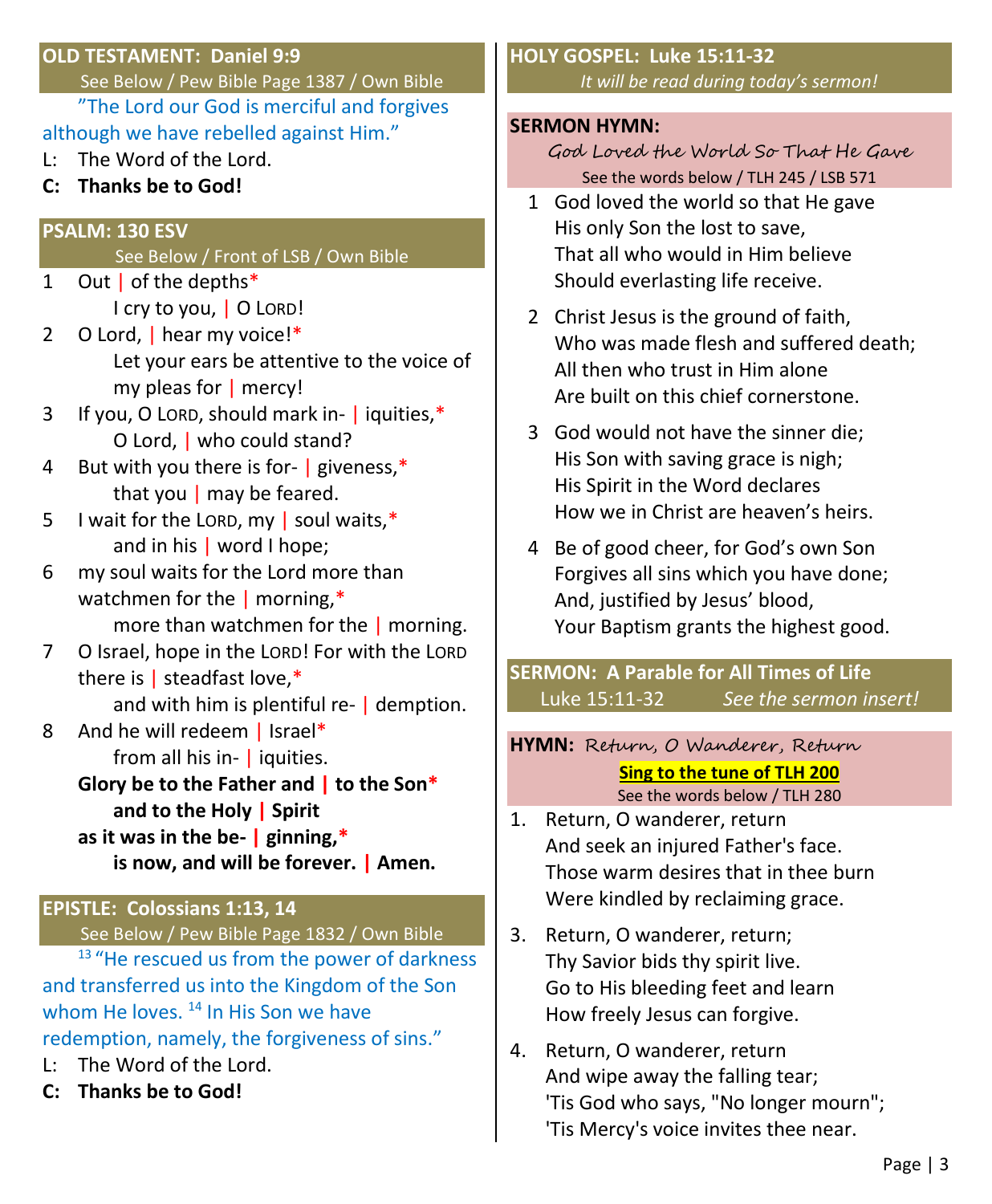#### **POST SERMON PRAYER:** Let Us Pray

**A: Create in me a clean heart, O God, and renew a right spirit within me. Cast me not away from Thy presence, and take not Thy Holy Spirit from me. Restore unto me the joy of Thy salvation; and uphold me with Thy free spirit. Amen.**

# **APOSTLES' CREED:** See back of either hymnal

**Offering:** A plate is available in the center aisle.

#### **PRAYER:** Let Us Pray

- L: In peace let us pray to the Lord:
- **C: Lord, have mercy.**
- L: For the gift of divine peace and of pardon, with all our heart and with all our mind, *let us pray to the Lord*:
- **C: Lord, have mercy.**
- L: For the holy Christian Church, here and scattered throughout the world, and for the proclamation of the Gospel and the calling of all to faith, *let us pray to the Lord*:

# **C: Lord, have mercy.**

L: For this nation, for our cities and communities, and for the common welfare of us all, *let us pray to the Lord*:

# **C: Lord, have mercy.**

L: For seasonable weather and for the fruitfulness of the earth, *let us pray to the Lord*:

# **C: Lord, have mercy.**

L: For those who labor, for those whose work is difficult or dangerous, and for all who travel, *let us pray to the Lord*:

# **C: Lord, have mercy.**

- L: For all those in need, for the hungry and homeless, for the widowed and orphaned, and for all those in prison, *let us pray to the Lord*:
- **C: Lord, have mercy.**
- L: For the sick and dying and for all those who care for them, *let us pray to the Lord*:
- **C: Lord, have mercy.**
- L: For some requests in our Participation Guide, including the following . . ., *let us pray to the Lord*:
- **C: Lord, have mercy.**
- L: Finally, for those named and for all our needs of body and soul, *let us pray to the Lord*:
- **C: Lord, have mercy. Christ, have mercy. Lord, have mercy.**

# **LORD'S PRAYER:** See back of either hymnal

- L: Lord, remember us in Your kingdom and teach us to pray:
- **A: Our Father who art in heaven…**

#### **PRAYER FOR THE WORD:**

- L: Blessed Lord, who has caused all Holy Scriptures to be written for our learning, grant that we may hear, read, mark, learn, and inwardly digest them, that by the patience and comfort of Your holy Word we may embrace, and ever hold fast, the blessed hope of everlasting life, which You have given us in our Savior Jesus Christ, who lives and reigns with You and the Holy Spirit, one God, now and forever.
- **C: Amen.**

# **Saturday LUTHER'S** *EVENING* **PRAYER:**

- L: We pray together:
- **A: I thank You, my heavenly Father, through Jesus Christ, Your dear Son, that You have graciously kept me this day; and I pray that You would forgive me all my sins where I have done wrong, and graciously keep me this night. For into Your hands I commend myself, my body and soul, and all things. Let Your holy angel be with me** (Mt. 18:10)**, that the evil foe may have no power over me. Amen.**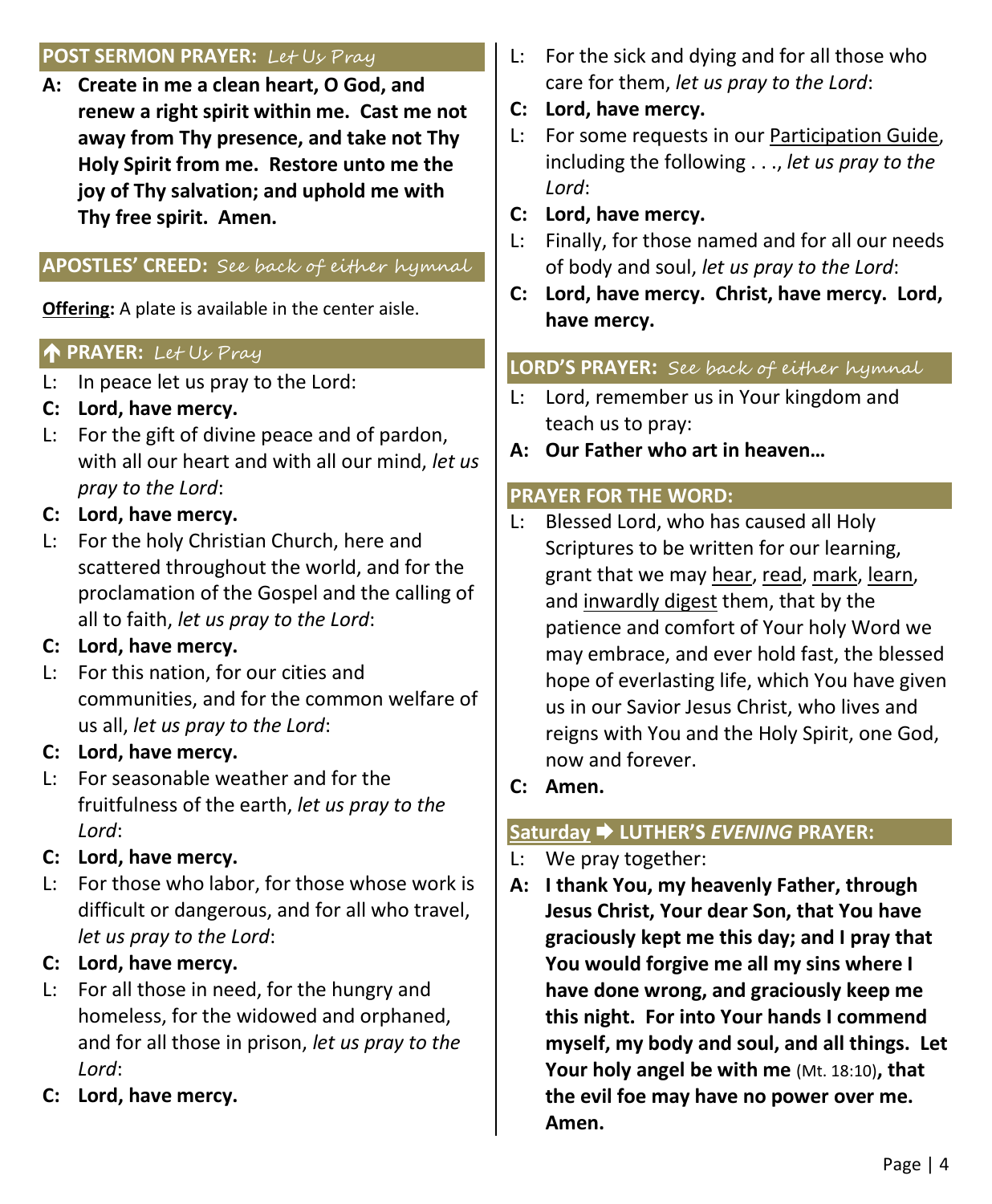#### **Sunday LUTHER'S** *MORNING* **PRAYER:**

- L: We pray together:
- **A: I thank You, my heavenly Father, through Jesus Christ, Your dear Son, that You have kept me this night from all harm and danger; and I pray that You would keep me this day also from sin and every evil, that all my doings and life may please You. For into Your hands I commend myself, my body and soul, and all things. Let Your holy angel be with me** (Mt. 18:10)**, that the evil foe may have no power over me. Amen.**

#### **BENEDICTION:** Believe and Be Blessed

- L: The Lord bless you and keep you; the Lord make his face shine upon you and be gracious unto you; the Lord look upon you with favor and give you peace.
- **C: Amen.**

# **CLOSING HYMN:** Jesus Lead Thou On See the words below TLH 410 / LSB 718

- 1. Jesus, lead Thou on Till our rest is won; And although the way be cheerless, We will follow calm and fearless. Guide us by Thy hand To our fatherland.
- 2. If the way be drear, If the foe be near, Let not faithless fears o'ertake us; Let not faith and hope forsake us; For through many a woe To our home we go.
- 3. When we seek relief From a long-felt grief; When temptations come alluring, Make us patient and enduring; Show us that bright shore Where we weep no more.
- 4. Jesus, lead Thou on Till our rest is won. Heavenly Leader, still direct us, Still support, control, protect us, Till we safely stand In our fatherland.

# **POSTLUDE and CANDLE EXTINGUISHING**

# **This Week: 6/26 – 7/2**

**Sunday: ♦ 9:00** Divine Service; ♦ 10:15 Prayer – *see a Stephen Minister*; Refreshments – *Join Us* **10:30** Classes: **Adults**; **Youth** & **Children**: Answers Bible Curriculum – Unit 3 Review

**Thursday: 10:00** Living the Lutheran Lectionary

**Friday: 12:00** Pray – *Gather at the altar or pray wherever you are*

**Saturday: 3:00** Bible Class; **4:00** Divine Service

#### **Pew Cushions**

Total Cost: \$16,098; Donations Received: \$795 If you are led to give, please indicate "cushions" and the amount on your envelope. *Thanks!*

#### **Saturday Fire and Food**

If you are willing to make the next gathering happen, please contact Kathy G: 440-785-3802

# **THANKS FOR SERVING ON 6/25 & 6/26**

**Altar Guild:** Kathy G

**Saturday:** Music: Kathy G; Usher: Matt K

**Sunday:** Organist: Gayle P Pastor Team: Harold W Ushers: Carl B, Jerry H, Lilli R Refreshments: Doris C, Miriam E Sunday School: Heather H, Cedrick H

**Financial Team:** Natalia F, Tricia W

# **THANKS FOR SERVING ON 7/2 & 7/3**

**Altar Guild:** Kathy G

**Saturday:** Music: Kathy G; Usher: Jim & Shawn W

**Sunday:** Organist: Gayle P

Pastor Team: Matthias M

Ushers: Rand S, Neven S

Refreshments: Doris C, Miriam E

Sunday School: Stacey J, Harold W

**Financial Team:** Natalia F, Ken H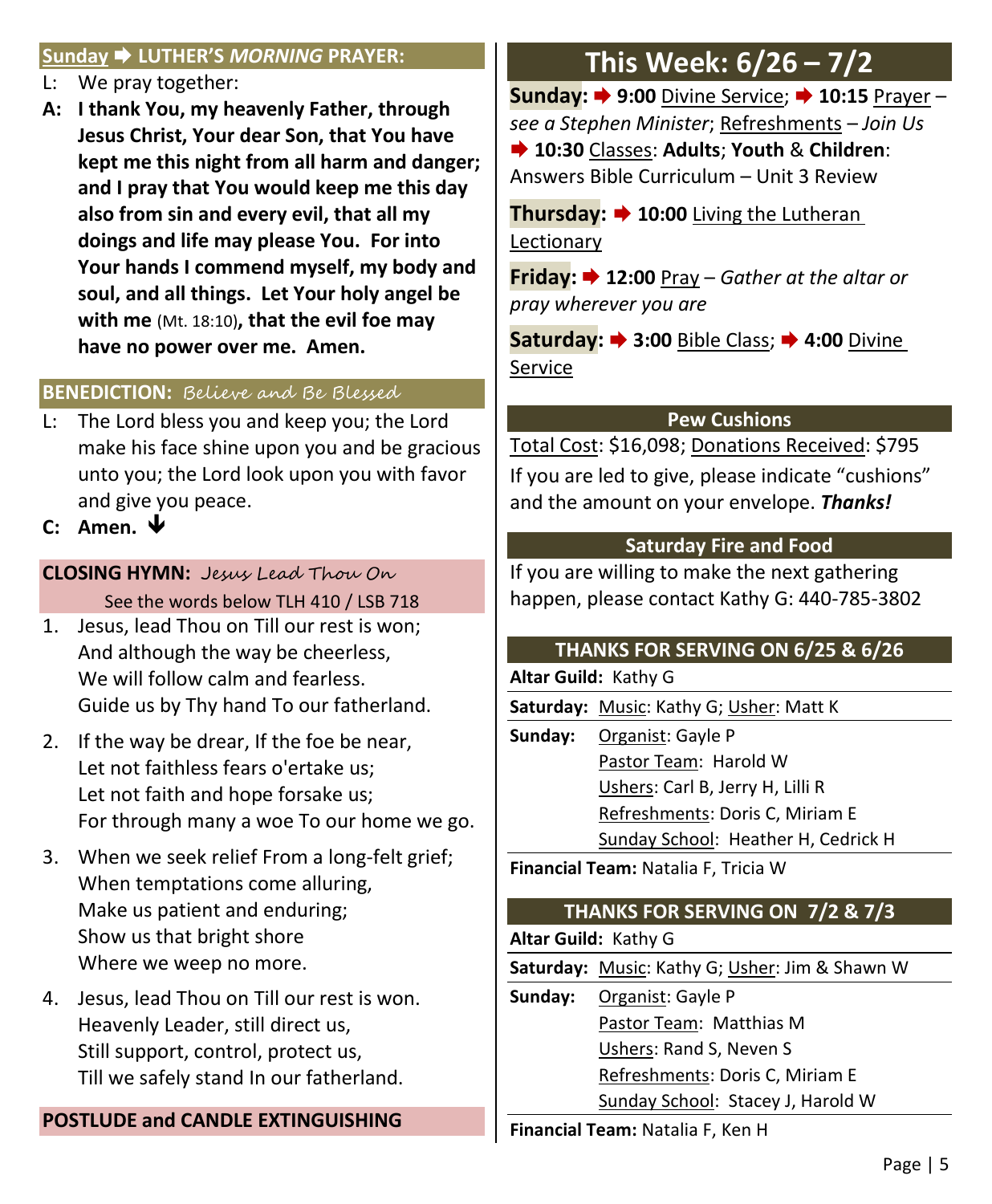# **PARTICIPATION GUIDE**

# **PRAYER REQEST INSTRUCTIONS**

**Request a Prayer:** Complete a PRAYER REQUEST card *(available in the Narthex)*. Want a prayer sent through the prayer chain, call Nancy Huttner 440- 886-2089).

**Basic Policy:** Names on our list with a (3) need to be renewed by Wednesday at 3:00. Contact your person to see how he/she is doing; then contact Kathy. For non-members, we have an important letter, *so please share the address with Kathy*.

# **PRAY FOR OUR NATION and OTHERS**

- **The End of Federal Abortion Rights:** Dear Father in heaven, as we are filled with sorrow over the more than 60 million preborn babies who have been legally put to death in our nation since 1973, so *we give You our hearty thanks for moving six of our supreme court justices to eliminate the federal abortion right* and *we beg for Your mercy for the past 49 ½ years of horror*. For all who have been involved in an abortion – *parents, doctors, nurses, and others*, convict them, make them sorry, forgive them, and comfort them. As states begin to consider legalizing abortion at the state level, show them it is wrong and discourage their efforts.
- **US Armed Forces:** Pray for all to serve with trust – *in the Lord*, willingness – *to do what is right, and • courage – to engage our enemies*: James Martin, Chris Sala, Warren Gellings, Nick Riviotta, Jacob Smith, Drew Tenney, Chris Weseloh
- **People of Ukraine**: Pray for God's mercy and peace!

# **PRAY FOR OUR DISTRICT**

Each of the 35 districts of our church body, the LCMS, meet in convention once every three years; the past cycle was four years, due to covid. Each congregation has the right to send one pastoral delegate and one lay delegate; Pastor attended along with Kathy G – her first ever district convention.

Rev. Dr. Kevin Wilson was reelected as the district president. Our district has five regions, thus five regional vice presidents; our region is called North Central. Rev. James Haugen was elected to serve as our regional vice president. The members of the district board of directors were also elected.

Please pray for God's guidance and blessing upon all who were elected, that they serve with wisdom and honor, ever staying true to God's holy word.

# **PRAY FOR OUR CONGREGATION**

- **Giving:** *Thanks be to God for all who are faithfully and generously supporting God's work in and through Bethlehem!*
- **Classes – BC & SS:** *Thanks be to God for all who teach, attend, and benefit!* Everyone is welcome: Th at 10; Sat at 3; Sun at 10:30
- **Care**: Pray for the following who are unable to attend: *Wallie A, Helga B, David C, Jeanette D, Carole G, Hedwig G, Nancy H, Edmund & Christl K, Fred K, Elsa M, Regina M, Bonnie M, Connie P, June R, Jean S, Susanna T*
- **Stephen Ministry:** *Norma, Bill, Jerry, Alan, Nancy, and their care receivers!*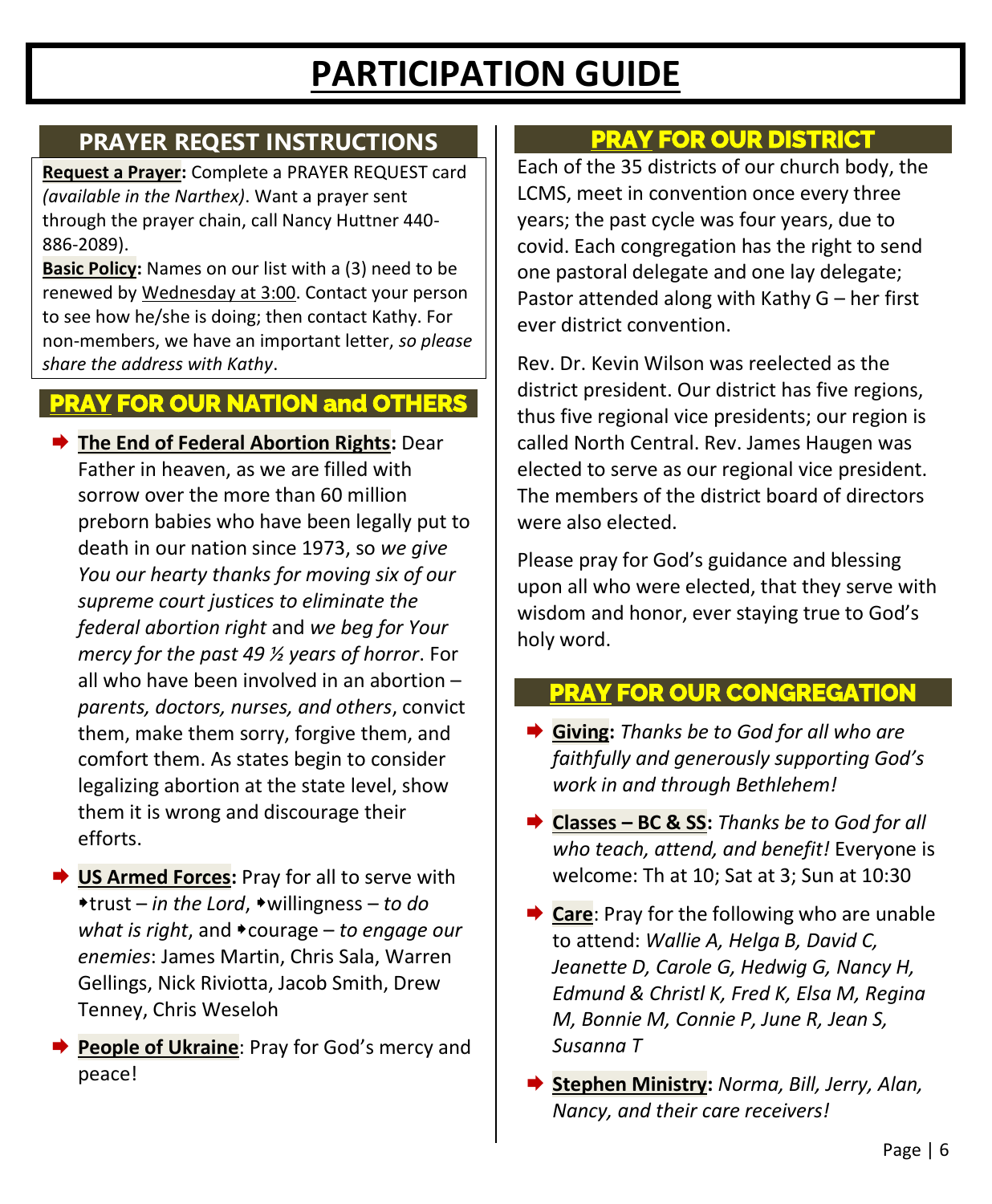- **→ Grief Share:** The next program begins 9/6/22; if you or someone you know is grieving, contact Norma (216-406-4871) to register; *space is limited*.
- **→ Childcare Center**: *Thanks be to God for the small increase in children!* Pray that the parents are aware of our Sunday School program and will be compelled to bring their children.

# **Health Concerns:**

- **Tim Chilton** (1) (knee repl. surg.  $6/8$ ) cont. pain relief, healing, rehab.
- **Eleanor Lewis** (1) (skin cancer, recent fall) – peace, comfort, healing.
- **E** Jerry Huttner (2) (brain cancer; it has now spread to another part of his brain) – cont. peace in Jesus, treatment guidance, healing, strength.
- **Connie Pysz** (2) (dialysis; eye pain) peace, comfort, healing.
- **Debbie Stender** (3) (upcoming hip repl. surg. 8/23) – peace, pain relief.
- **Bill Sweeny** (2) (dialysis) peace, encouragement, strength, rehab.
- **Susanna Tischler** (2) (sciatica pain) cont. peace, pain relief, healing.
- **Vicki Trammell** (1) (kidney stones) continued pain relief, recovery.
- **Ed Wasseen** (2) peace, strength, encouragement, guidance. **Note**: Ed is no longer allowed to drive. If you are willing to bring him to BLC at least once on a Sunday, *please call him to schedule the day*: 216-346-1868
- **Harold Weseloh** (1) (cataract surg. 6/15) cont. healing, patience.
- **Tricia Wise** Thanks for your prayers! God has granted healing and much improved vision!
- **→ Church Library Help is Needed:** Organize our shelves and keep things looking good; contact Kathy G to schedule a time: 440-845- 2230

# **PRAY FOR OTHERS**

## **Health Concerns:**

- **Kimberly Borland** (2) (serious skin issues) peace, healing, and comfort.
- **Paul Csornak** (3) (bypass surgery 4/27) continued peace, healing.
- **EXECT:** Melanie Himmelberger (2) (bone cancer; covid) – peace, healing.
- **Michael Tischler** (3) (back pain, depression) – relief, encouragement.
- **El Waked** (1) (severe diabetic issues) peace, comfort, healing.
- **E** Mark Woodward (3) (throat and lung cancer; chemo and radiation each Wed. for several months, beg. 6/22) – peace, comfort, success, healing.

# **CELEBRATE and GIVE THANKS**

# **Physical Birthdays:**

- **6/26 Dennis Trammell**
- 7/2 Jerry Huttner

# **Spiritual Birthdays:**

- **6/26 Phillip Giessler**
- **6/26 Emma Rohman**
- 6/27 Janice Martinez
- 6/27 Matthew May
- 6/30 Nash Peeples
- 6/30 Vinny Steinmetz
- 7/1 Larry Haslem
- 7/1 Gabe Montgomery
- 7/1 Paul Moyer Jr.